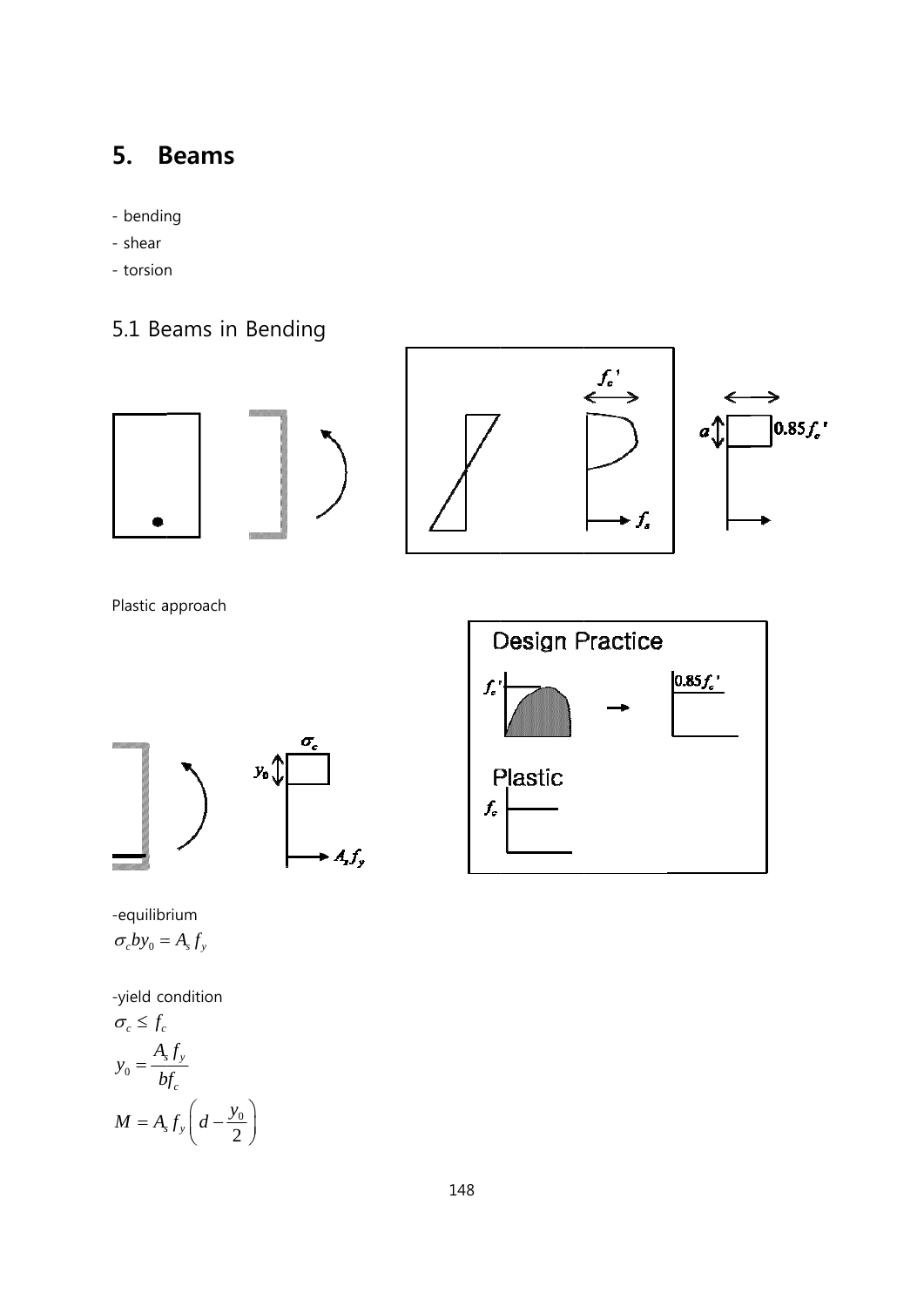Let 
$$
\phi = \frac{A_s}{bd} \cdot \frac{f_y}{f_c}
$$
 (w: mechanical reinf. ratio)  
\n
$$
M_u = \left(1 - \frac{\phi}{2}\right) \phi b d^2 f_c
$$
\n
$$
y_0 = \frac{A_s f_y}{bf_c} = \frac{A_s}{bd} \cdot \frac{f_y}{f_c} \cdot d = \phi d
$$

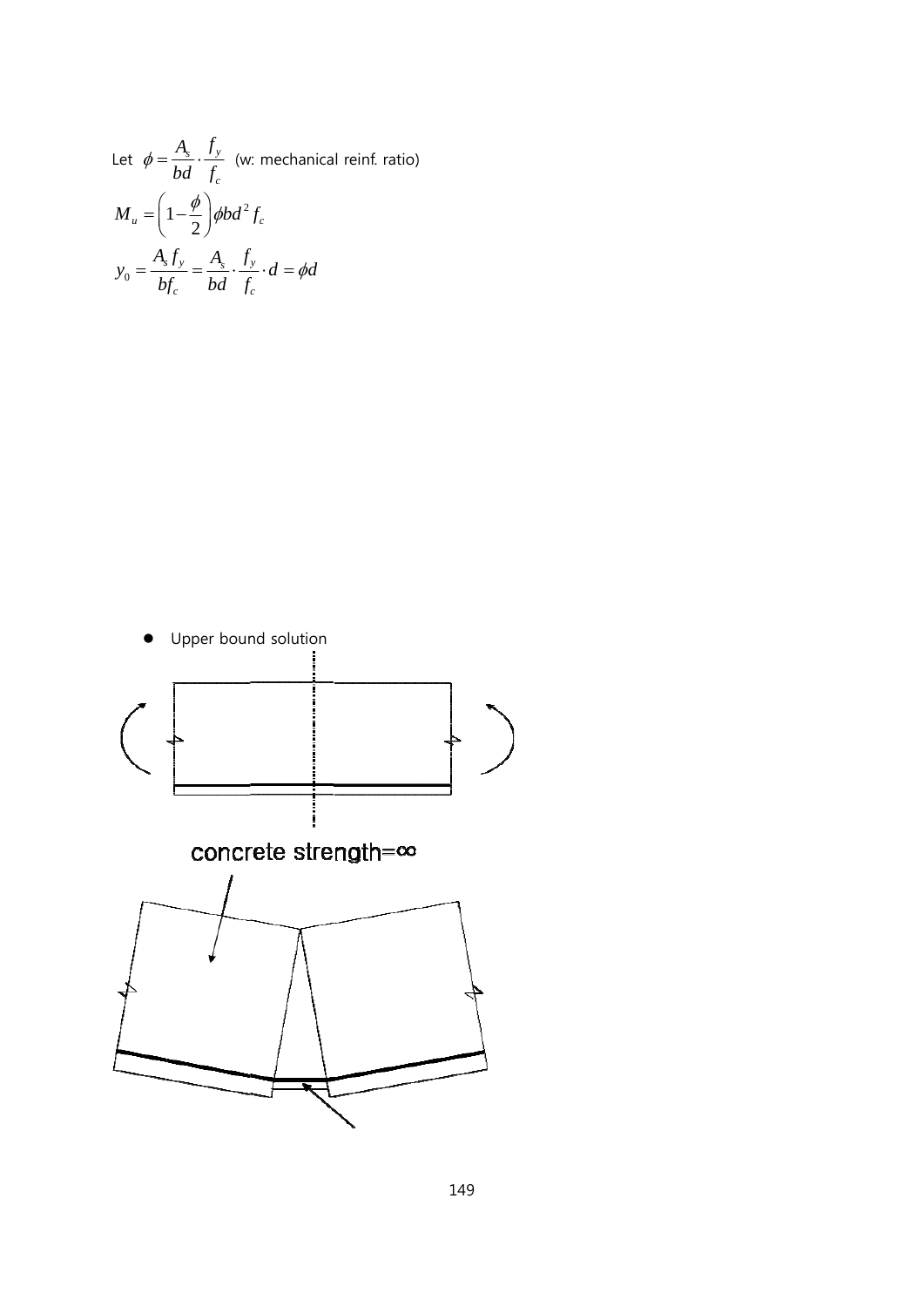For finite compressive strength

Assume two lines of discontinuity OA&OB

1) Constant strain expansion of region OAB

2) 2<sup>nd</sup> mechanism : rigid body rotation

Dissipation work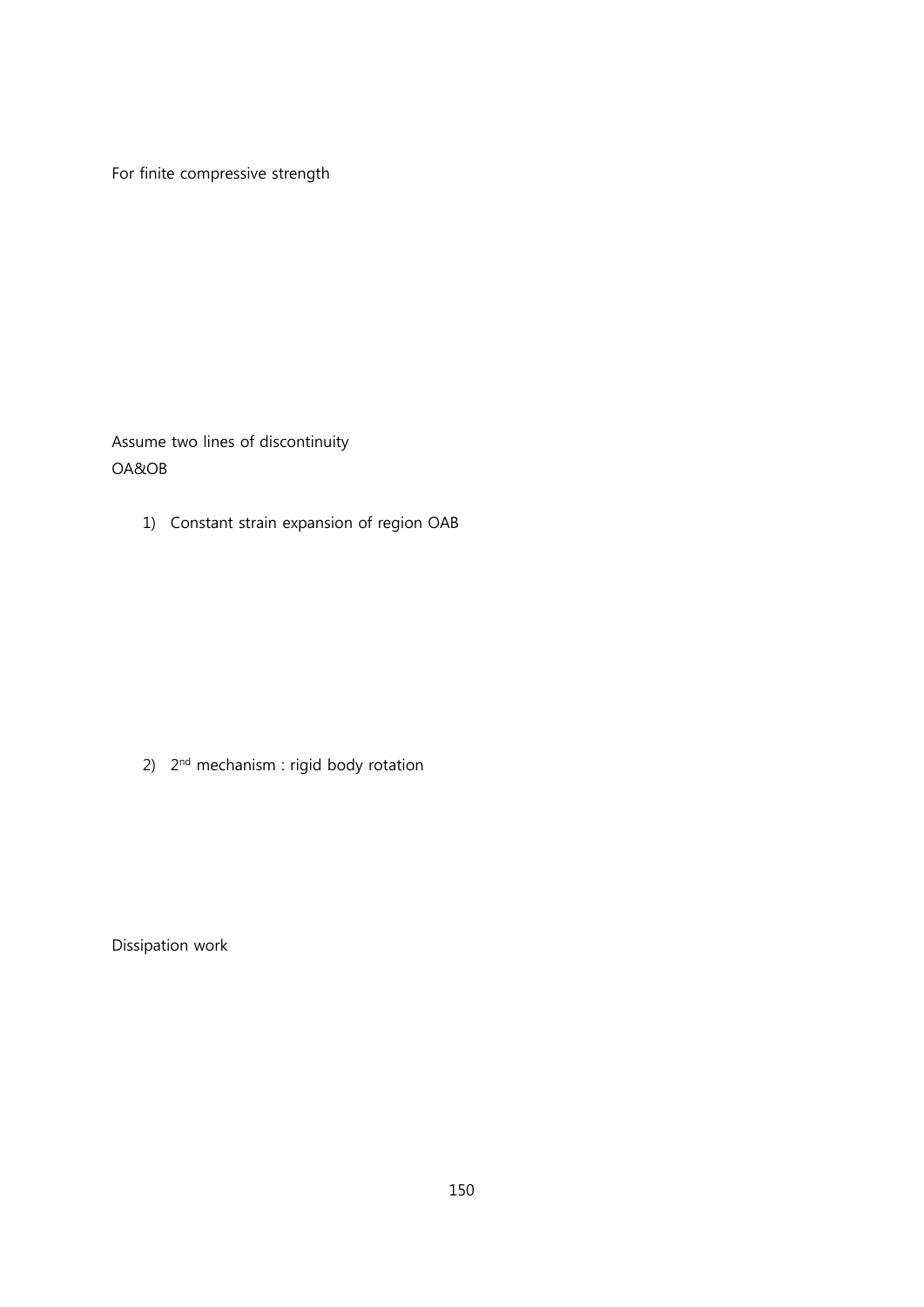We know that the first principal direction of strain is found to bisect the angle between the displacement vector and n-axis.

displacement vector and n-axis.<br>∴ direction of plastic displacement vector along OA is  $\alpha = 90-2\beta$ 

We know that the first principal direction of strain is found to  
\ndisplacement vector and n-axis.  
\n
$$
\therefore
$$
 direction of plastic displacement vector along OA is  $\alpha = 90-2$ ,  
\ni.e.  $|v| = |v_2|$   
\n
$$
W_t = \frac{1}{2} f_c v b (1 - \sin \alpha)
$$
\n
$$
\approx \frac{1}{2} b f_c \frac{y}{\sin \beta} w_1 [1 - \sin(90^\circ - 2\beta)] \frac{d_y}{\sin \beta}
$$
\n
$$
W_{right} = \int_0^{y_0} W_t dl = \frac{1}{2} b f_c \frac{y_0^2}{2} \frac{1 - \cos 2\beta}{\sin^2 \beta} w_1 = \frac{1}{2} b f_c y_0^2 w_1
$$
\n
$$
W_{total} = W_{right} + W_{rebar} = \frac{1}{2} b f_c y_0^2 w_1 + A_s f_y \left( d - \frac{y_0}{2} \right) w_1
$$
\n
$$
W_{er} = M w_1
$$
\n
$$
W_d = (w_1 + w_2) \left[ \frac{1}{2} b f_c y_0^2 + A_s f_y \left( d - \frac{y_0}{2} \right) \right]
$$
\n
$$
W_t = M (w_1 + w_2)
$$
\n
$$
W_d = W_t
$$
\n
$$
\Rightarrow M_p = \frac{1}{2} b f_c y_0^2 + A_s f_y (d - y_0)
$$
\n
$$
\frac{\partial M_p}{\partial y_0} = b f_c y_0 - A_s f_y = 0
$$

$$
i \mathbf{A} \quad y_0 = \frac{A_s f_y}{b f_c}
$$

Lowest upper bound solution

$$
M_p = A_s f_y \left( d - \frac{y_0}{2} \right)
$$

## 5.2 Be eams in s shear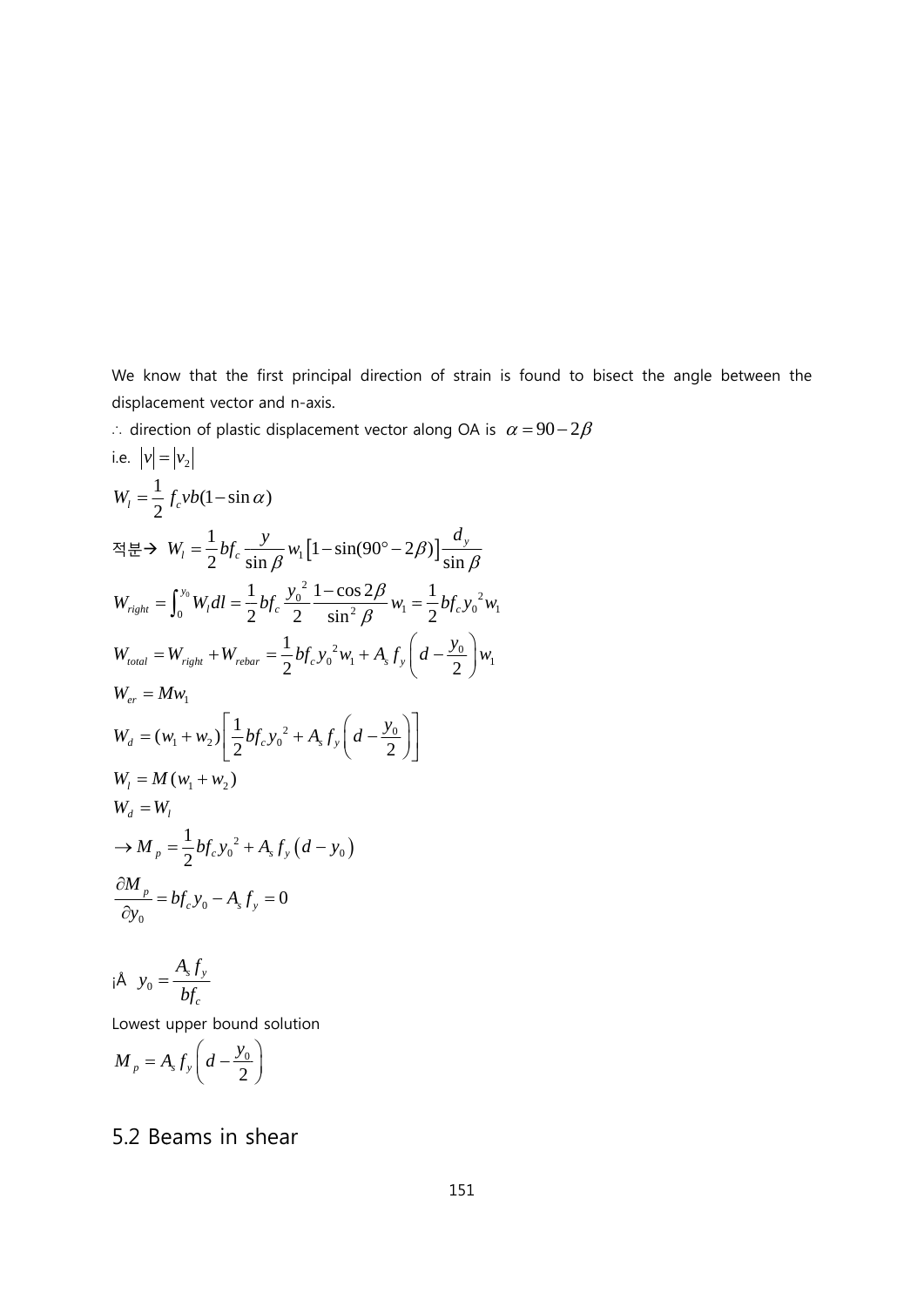ACI code

$$
V_n = V_c + V_s = 2\sqrt{f_c'}bd + \frac{A_s f_y}{s}d\cot\theta \rightarrow \theta = 45^\circ
$$

-axial forces: stringers -shear force: compression field

¨ç concrete stresses

$$
\begin{cases}\n\sigma_{cx} = -\sigma_c \cos^2 \theta \to 1 \\
\sigma_{cy} = -\sigma_c \sin^2 \theta \to 2 \\
\tau_{cxy} = \sigma_c \sin \theta \cos \theta \to 3\n\end{cases}
$$

② steel stress

$$
\sigma_{sy} = \frac{A_s}{cb} \sigma_s = r \sigma_s \rightarrow 4
$$

• Total stresses  
\n
$$
\sigma_x = \sigma_{cx} + \sigma_{sx} = -\sigma_c \cos^2 \theta \rightarrow 5
$$
\n
$$
\sigma_y = \sigma_{cy} + \sigma_{sy} = -\sigma_c \sin^2 \theta + r\sigma_s \rightarrow 6
$$
\n
$$
\tau = \sigma_c \sin \theta \cos \theta \rightarrow 7
$$

From 7,

$$
\sigma_c = \frac{\tau}{\sin \theta \cos \theta} = \frac{\tau(\sin^2 \theta + \cos^2 \theta)}{\sin \theta \cos \theta} = \tau(\tan \theta + \cot \theta) \to 8
$$

**•** Boundary conditions at the top face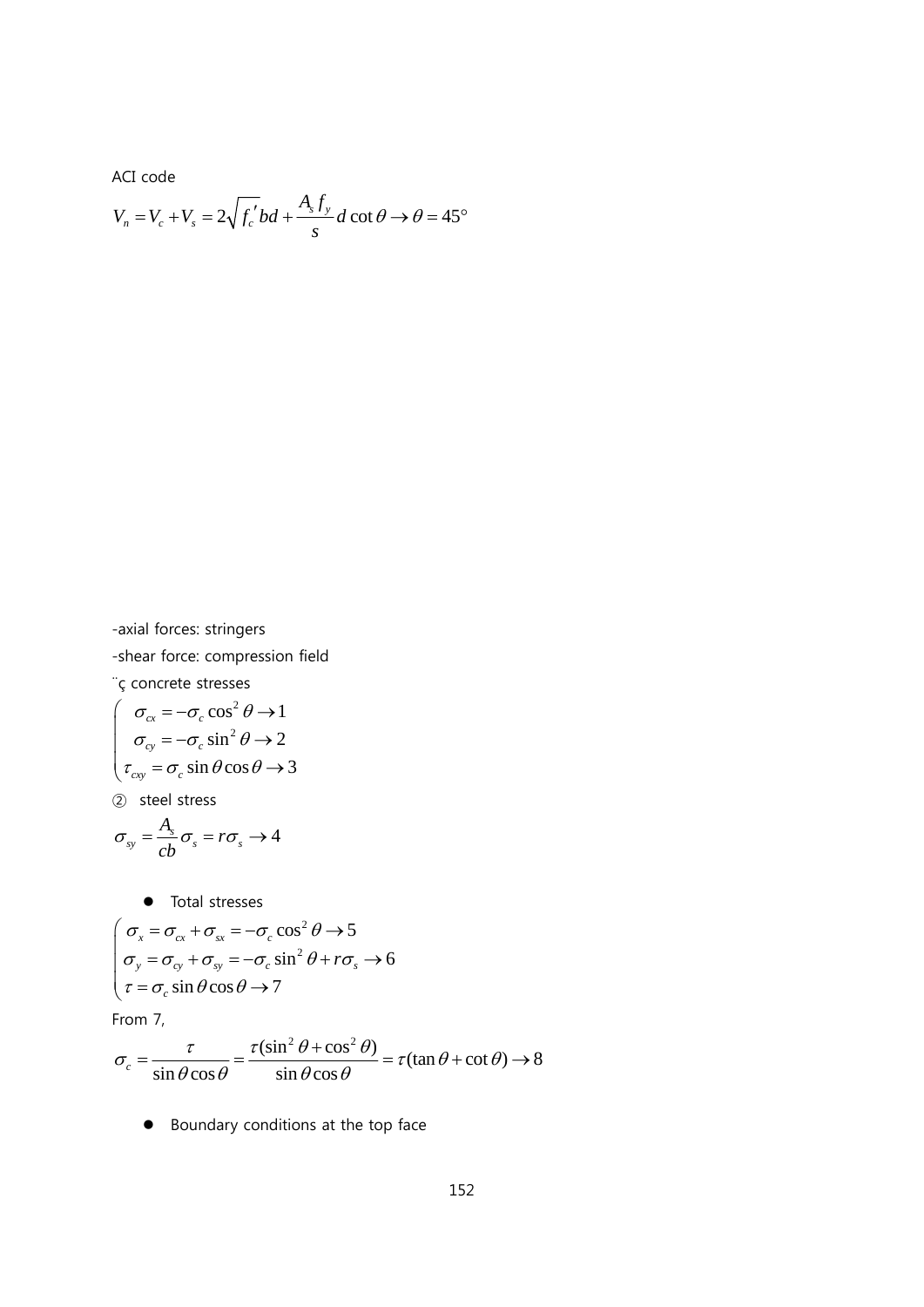$$
\begin{cases}\n\sigma_y = 0 \\
r\sigma_s = \sigma_c \sin^2 \theta (\rightarrow 10) = \frac{\tau}{\sin \theta \cos \theta} \sin^2 \theta = \tau \tan \theta \rightarrow 10' \\
\sigma_x = -\frac{\tau}{\sin \theta \cos \theta} \cos^2 \theta = -\tau \cot \theta \rightarrow 11 \\
8, 10' & \text{if } 1 \rightarrow \text{ expressions I. t. o. } \tau\n\end{cases}
$$
\n9. Field conditions\n
$$
\begin{cases}\n\sigma_c = \tau (\tan \theta + \cot \theta) \le f_c \\
\sigma_s \le f_Y \\
T \le A_s f_Y \quad & \text{if } c \le c_f\n\end{cases}
$$

Failure modes

-① stirrup yielding

-② web concrete crushing

Max. shear capacity

 $\rightarrow$  web crushing failure mode(stirrup yielding first)

$$
\begin{pmatrix}\n\sigma_c = \tau(\tan\theta + \cot\theta) \\
r\sigma_s = \tau \tan\theta\n\end{pmatrix} \rightarrow \begin{pmatrix}\nf_c = \tau(\tan\theta + \cot\theta) \rightarrow 16 \\
rf_Y = \tau \tan\theta\n\end{pmatrix}
$$

 $16 \rightarrow 17$ 

$$
\tan \theta = \frac{rf_Y}{\tau} = \frac{rf_Y}{f_c} \left( \tan \theta + \frac{1}{\tan \theta} \right) \rightarrow 18
$$
  
Let,  $\psi = \frac{rf_Y}{f_c} w$ 

Eq.18 is written as

$$
\psi = \frac{\tan \theta}{\tan \theta + \frac{1}{\tan \theta}} = \frac{\tan^2 \theta}{\tan^2 \theta + 1}
$$

$$
\psi \tan^2 \theta + \psi = \tan^2 \theta
$$

$$
\tan^2 \theta = \frac{\psi}{1 - \psi} \to \tan \theta = \sqrt{\frac{\psi}{1 - \psi}} \to 19 \quad (5.2.14)
$$

Hence eq. 16 is expressed as

$$
\frac{\tau}{f_c} = \frac{1}{\tan \theta + \frac{1}{\tan \theta}} = \frac{\tan \theta}{\tan^2 \theta + 1} \to 20
$$

19→20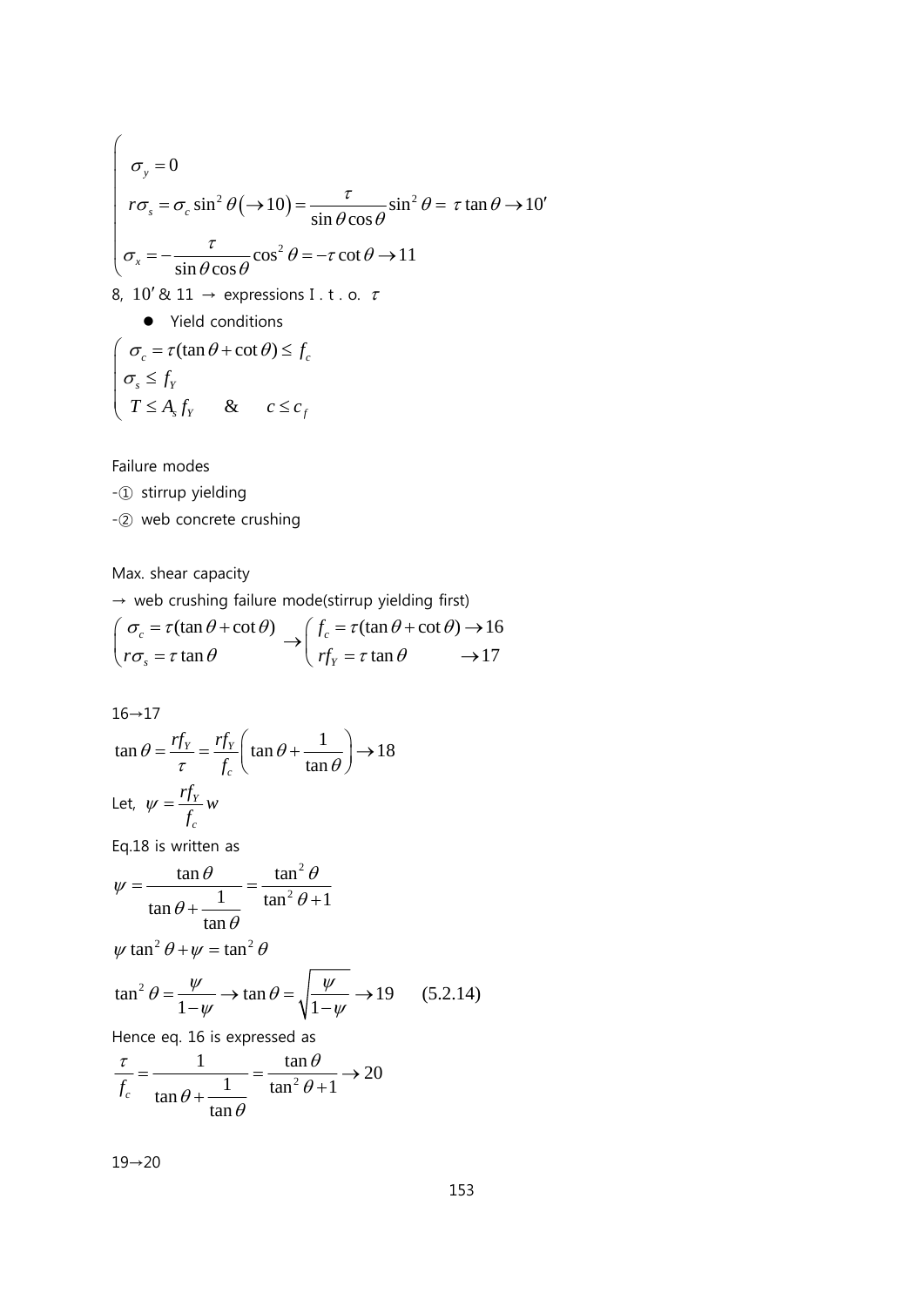

Design practice -Min. st irrup: s<d





Assume  $\theta = 45^{\circ}$ 

$$
f_d = \frac{A_s f_y d}{s} \frac{2}{bd} < f_c
$$
  

$$
V_s = \frac{A_s f_y d}{s} < \frac{1}{2} f_c bd = 8\sqrt{f_c'} bd
$$

 $V = D \sin \theta = \sigma_c bd \sin \theta \cos \theta$  $D = \sigma_c bd \cos \theta$ 

> $\bullet$ Shift rule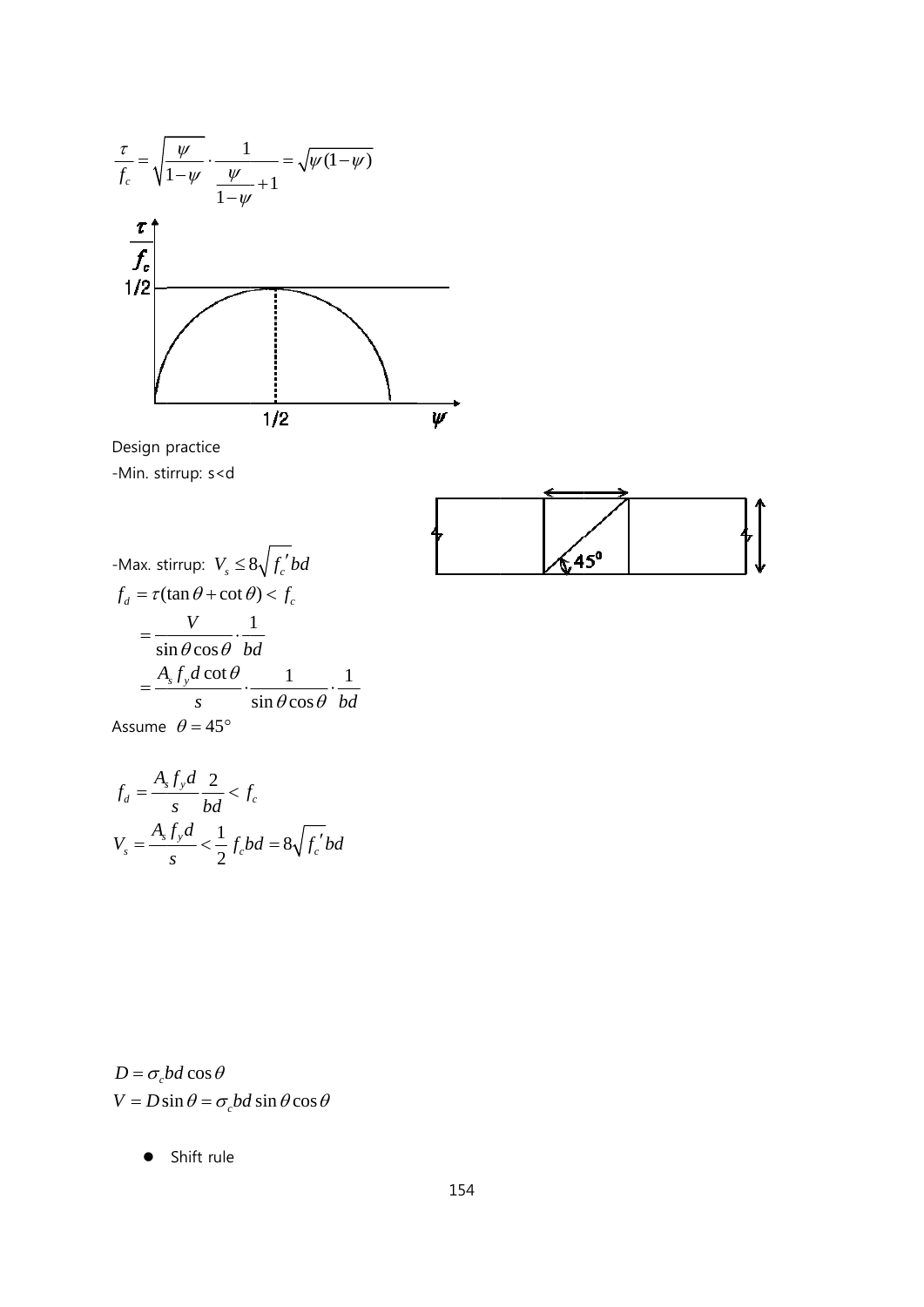$$
C = \frac{M}{d} - \frac{V}{2} \cot \theta
$$

$$
T = \frac{M}{d} + \frac{V}{2} \cot \theta
$$

Let,  $\cot \theta = k$ Free body diagram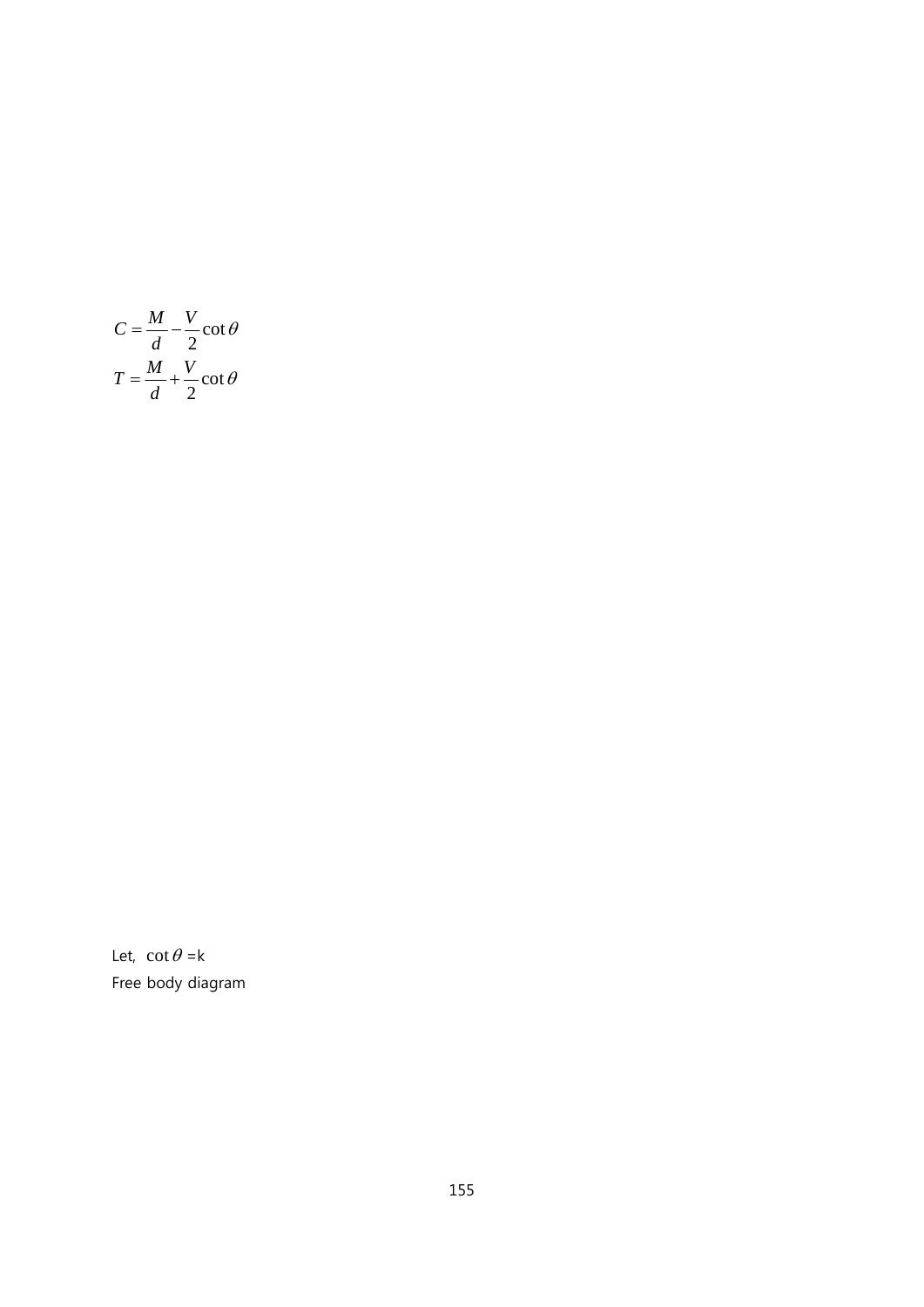-concrete stresses(1) *cx cy cxy* σ σ  $\tau = \sigma$  $\left\{ \begin{array}{r} \sigma_{cx} = \ \sigma_{cy} = \end{array} \right.$  $\Bigl(\tau_{\rm\scriptscriptstyle CY}=$ 2 2 cos sin  $\sin \theta \cos$ *c c c*  $\sigma$  cos<sup>2</sup> $\theta$  $\sigma$  sin<sup>2</sup> $\theta$  $\sigma \sin \theta$ − − θ

-steel stresses(2)

$$
\begin{cases}\n\sigma_{sx} = 0 \\
\sigma_{sy} = r\sigma_{s} \\
\tau_{cxy} = 0\n\end{cases}
$$

-total stresses $(3)$   $\in (1)+(2)$ *x y cxy* σ σ τ  $\big($  $\sigma_y = \left( \tau_{\text{cxy}} =$ 2 2 cos sin  $\sin \theta$ co *c c c*  $\sigma$  cos<sup>2</sup> $\theta$  $\sigma$  sin<sup>2</sup>  $\theta$  $\sigma \sin \theta$ = − +  $=\sigma_c \sin \theta \cos$  $r\sigma_s$ θ

Eq's  $(3)$  are rewritten  $(②$  top)

$$
\begin{cases}\n\sigma_x = -\tau_{xy} \frac{\cos \theta}{\sin \theta} = -\tau_{xy} \cot \theta (\leftarrow \tau = p \cot \theta) = -p \cot^2 \theta \\
\sigma_y = -\tau_{xy} \tan \theta + r \sigma_x = -p + r \sigma_x \\
\sigma_c = \tau (\tan \theta + \cot \theta) = p(1 + \cot^2 \theta)\n\end{cases}
$$

Bounda ry along (1′) )-(2)-(2′) & (2 2′)-(2)-(3)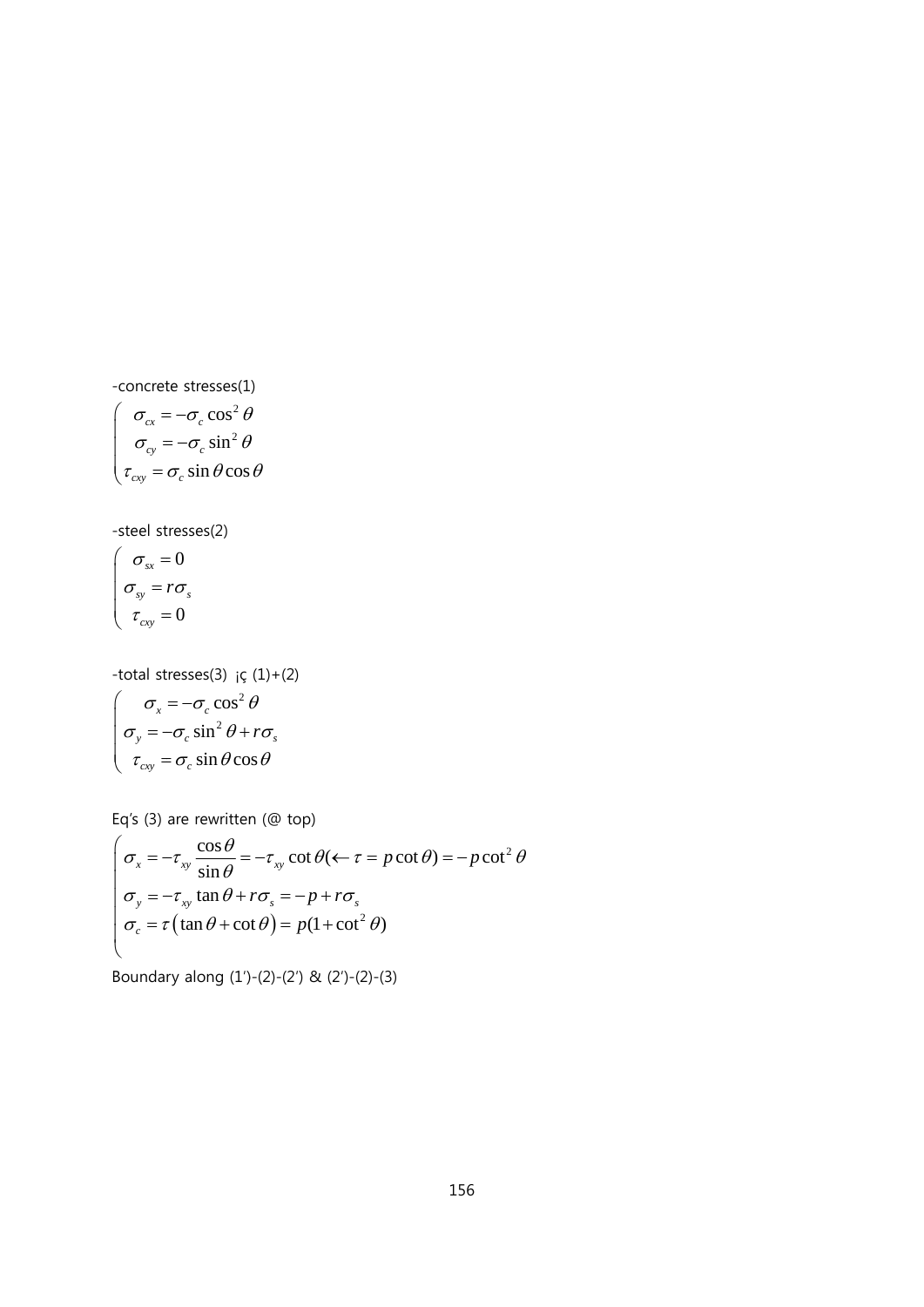$$
\begin{cases}\n\sigma_s = 0 & \sigma_y = 0, -p + r\sigma_s = 0 \\
\sigma_x = -p \cot^2 \theta & \text{since } \sigma_y = p \\
\sigma_y = -p & \sigma_z = p(1 + \cot^2 \theta) = p(1 + k^2) < f_c\n\end{cases}
$$

Region (2′)-(3)-(3′)

$$
\begin{cases}\n\sigma_x = -2pk^2 \\
\sigma_y = -p + r\sigma_s = -2p \\
\sigma_c = 2p(1 + k^2)\n\end{cases}
$$

$$
\tau = 2p \cot \theta
$$
\n
$$
\tau = \frac{pa}{h} \tag{39}
$$
\n
$$
\sigma_s = \frac{\tau \tan \theta - p}{r} \tag{40}
$$
\n
$$
\sigma_x = -\tau \cot \theta \tag{41}
$$
\n
$$
\sigma_y = -\tau \tan \theta \tag{42}
$$
\n
$$
\sigma_c = \tau (\tan \theta + \cot \theta) \tag{43}
$$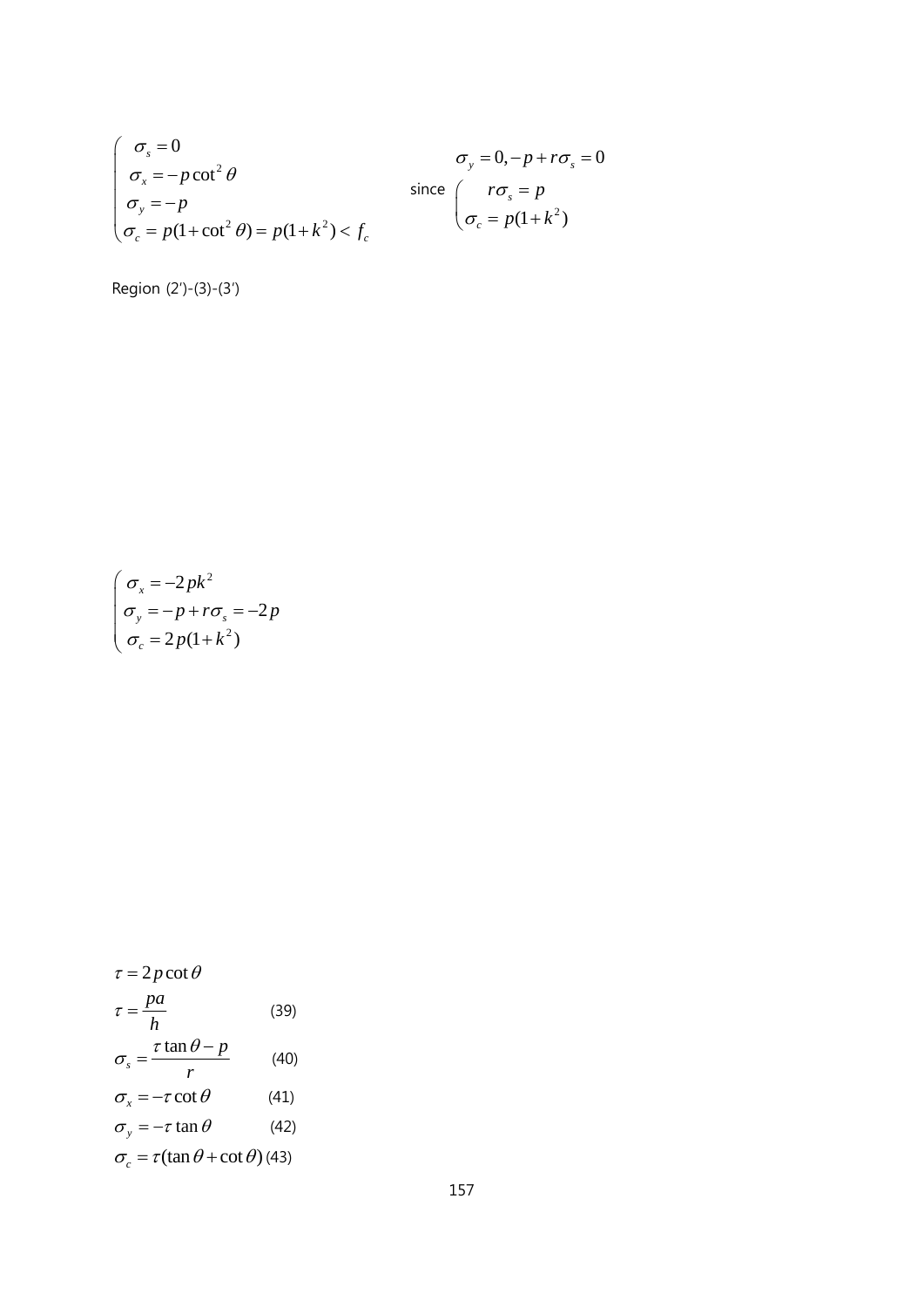For web crushing failure

$$
\begin{cases} \sigma_c = f_c \\ \sigma_s = f_y \end{cases}
$$
 (a)

Substituting (a) into (40) yields

$$
f_y = \frac{\tau \tan \theta - p}{r}
$$
 (b)

Eq(43) becomes

$$
\frac{f_c h}{p a} = \tan \theta + \cot \theta
$$
 (c)

Sub. (39) into (b) yields

$$
f_y = \frac{\frac{pa}{h} \tan \theta - p}{r} \rightarrow \tan \theta = (f_y r + p) \frac{h}{pa}
$$
  
Let  $\psi = \frac{rf_y}{f_c}$   

$$
\tan \theta = \frac{f_c}{p} \frac{h}{a} \left( \psi + \frac{p}{f_c} \right) \text{ (d)}
$$
  
Sub. (c) into (d) yields  

$$
\tan \theta = (\tan \theta + \cot \theta) \left( \psi + \frac{p}{f_c} \right)
$$

$$
\psi + \frac{p}{f_c} = \frac{\tan^2 \theta}{\tan^2 \theta + 1}
$$

$$
\tan^2 \theta \left[ \left( \psi + \frac{p}{f_c} \right) - 1 \right] = -\left( \psi + \frac{p}{f_c} \right) \text{ (e)}
$$

Eq(5.2.33) becomes

$$
\frac{\tau}{f_c} = \frac{1}{\tan \theta + \cot \theta} = \frac{\tan \theta}{\tan^2 \theta + 1} \quad \text{(f)}
$$

Sub. (e) into (f) yields

$$
\frac{\tau}{f_c} = \left(\psi + \frac{p}{f_c}\right) \frac{1}{\tan \theta} = \left(\psi + \frac{p}{f_c}\right) \sqrt{\frac{1 - \left(\psi + \frac{p}{f_c}\right)}{\psi + \frac{p}{f_c}}}
$$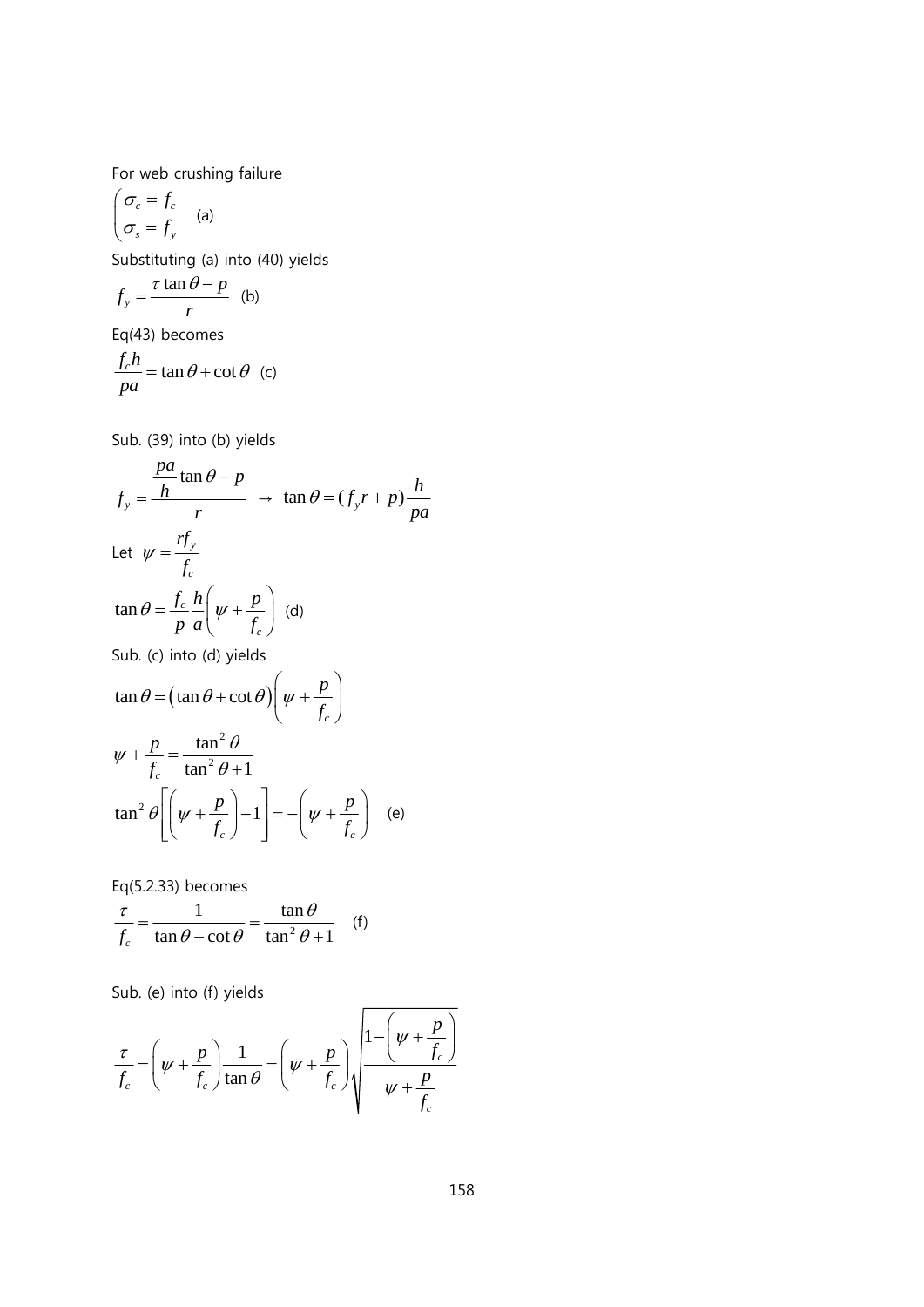<sup>⎡</sup> <sup>⎛</sup> <sup>⎢</sup> − + <sup>⎜</sup> ⎢⎣ <sup>⎝</sup> ⎞⎤ ⎛ ⎞ ⎜ ⎟ <sup>+</sup> *p p* τ ∴ = 1 ⎟⎥ (5.2.34) )*<sup>f</sup>* <sup>ψ</sup> *<sup>f</sup>* <sup>ψ</sup> *cf* ⎝ ⎠ ⎠⎥⎦ *c c* 

Derivation of (5.2.37)

We know 
$$
\tau = \frac{pa}{h}
$$
 (\*)

Sub. (8) into (5.2.34) yields  
\n
$$
\left(\frac{\tau}{f_c}\right)^2 \left[1 + \left(\frac{h}{a}\right)^2\right] + \frac{\tau}{f_c} \left[2\frac{h}{a}\psi - \frac{h}{a}\right] + \psi^2 - \psi = 0
$$
\n
$$
\frac{\tau}{f_c} = \frac{1}{2} \frac{\frac{a}{h}}{1 + \left(\frac{a}{h}\right)^2} \left[1 - 2\psi + \sqrt{1 + 4\left(\frac{h}{a}\right)^2 \psi(1 - \psi)}\right]
$$
\nEq (5.2.37) is valid for  $\psi \leq \frac{1}{2} \left(1 - \frac{h}{a}\right)$ 

$$
\psi + \frac{p}{f_c} = \psi + \frac{\tau}{f_c} \frac{a}{h} \le 0.5
$$

$$
\psi \le \frac{1}{2} \left( 1 - \frac{2h}{a} \frac{\tau}{f_c} \right) (*)
$$

Sub.(47) into(\*) yields

$$
\psi \leq \frac{1}{2} \left[ 1 - \frac{1 - 2\psi + \sqrt{1 + 4\left(\frac{h}{a}\right)^2 \psi(1 - \psi)}}{\left(\frac{a}{h}\right)^2 + 1} \right]
$$

The result is

1  $\psi \leq \frac{1}{2}$  $1-\frac{h}{h}$  $\left(1-\frac{h}{a}\right)$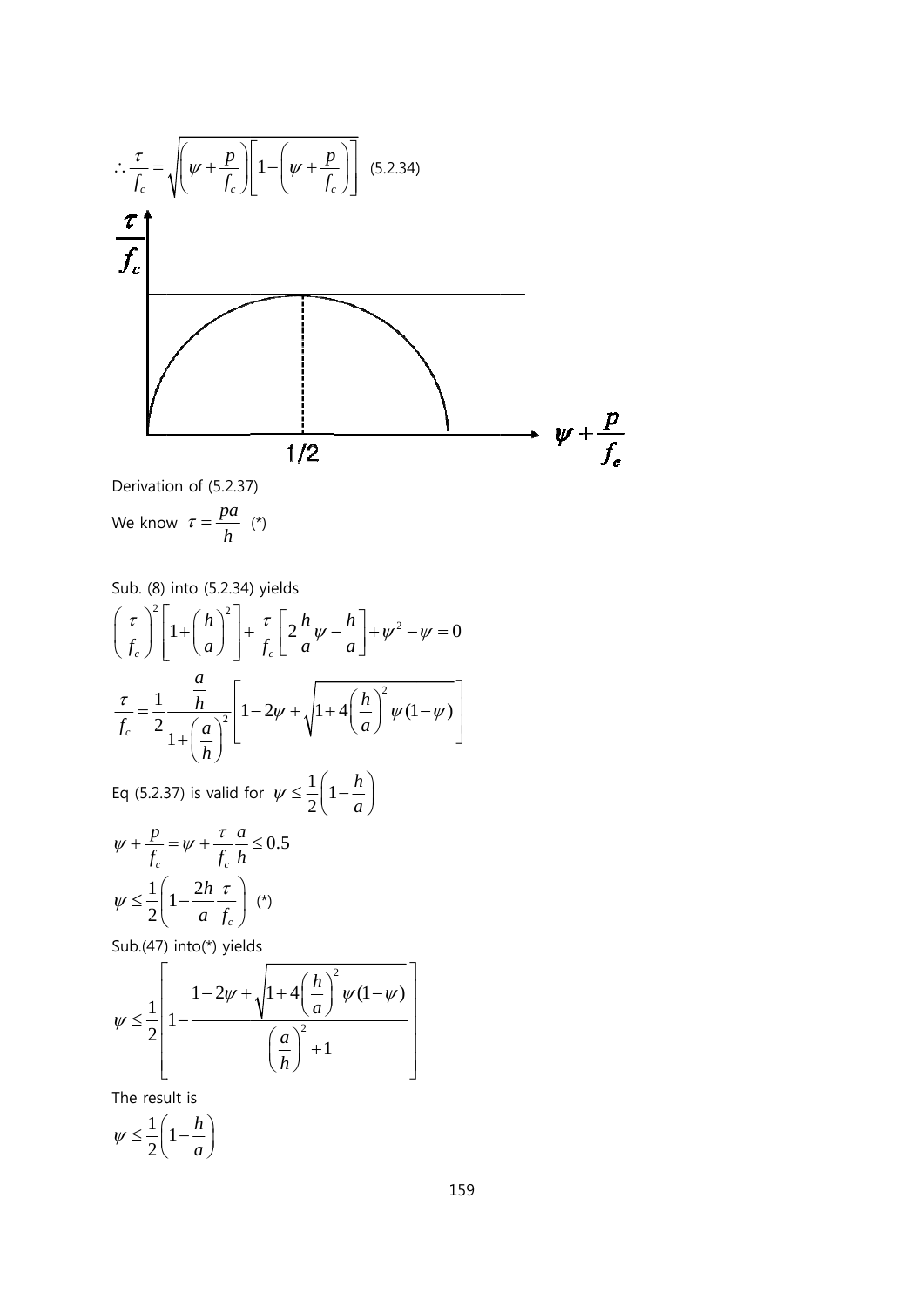Upper b bound soluti ons



5.2.2 Maximum shear capacity inclined shear reinforcement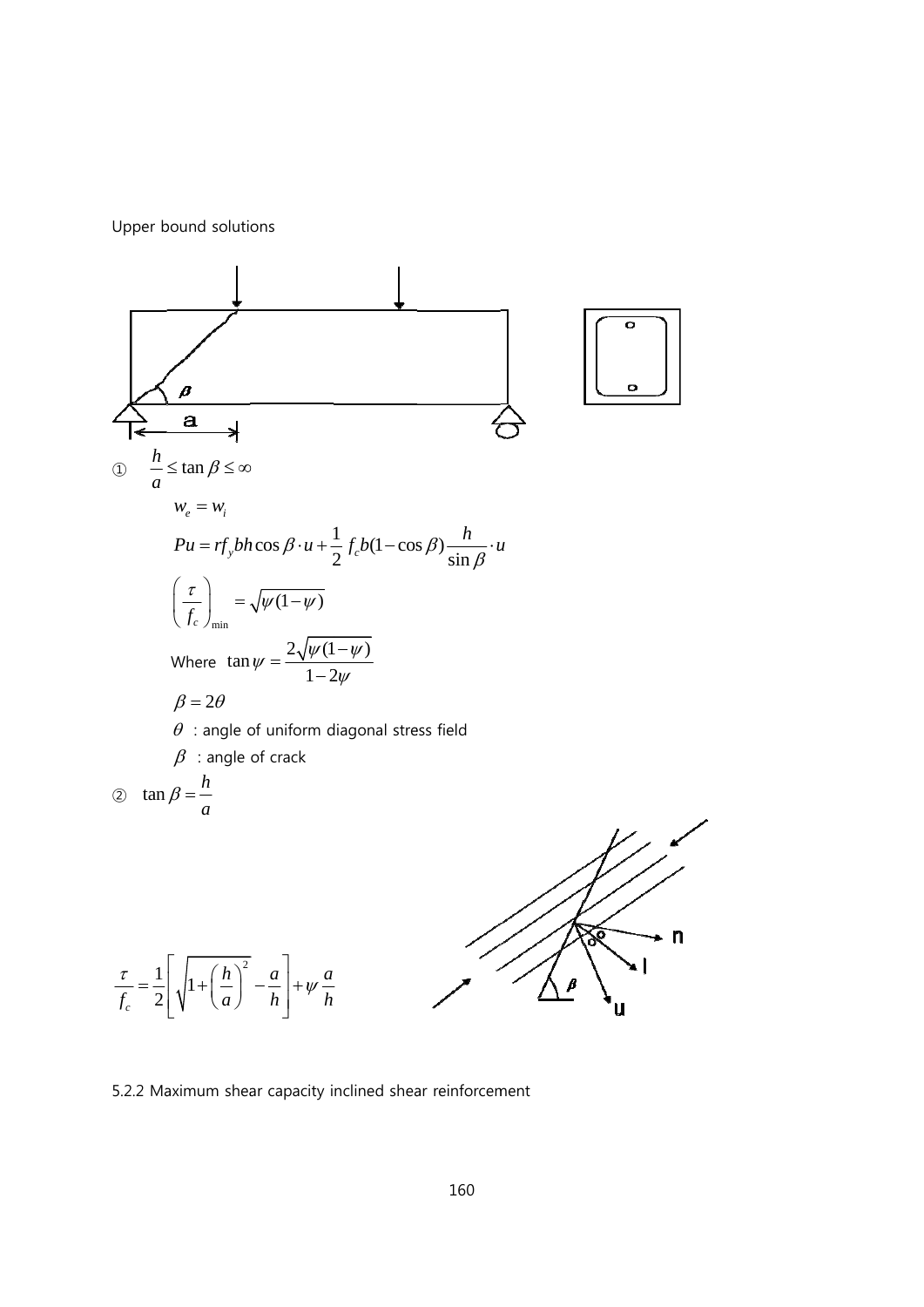



 $P_r \cos \alpha$ <br> $A \sigma$ 

$$
P_r = \frac{A_s \sigma_s}{c}
$$
  
\n
$$
\sigma_x b = -\sigma_c b \cos \theta + \text{Procs}^2 \alpha
$$
  
\n
$$
\sigma_x = -\sigma_c \cos^2 \theta + \frac{\text{Pr}}{b} \cos^2 \alpha = -\sigma_c \cos^2 \theta + \frac{A_s \sigma_s}{cb} \cos^2 \alpha = -\sigma_c \cos^2 \theta + r \sigma_s \cos^2 \alpha
$$
 (5.2.47)

Ⅱ- infin nitesimal elem ment





 $\sigma_y b = -\sigma_c \sin \theta \cdot \sin \theta + pr \sin \alpha \cdot \sin \alpha$  $\sigma_y = -\sigma_c \sin^2 \theta + r \sigma_s \sin^2 \alpha$  (5.2.48)  $\tau = \sigma_c \cos \theta \cdot \sin \theta + r \sigma_s \cos \alpha \cdot \sin \alpha$  (5.2.49)

Setting  $\sigma_y = 0$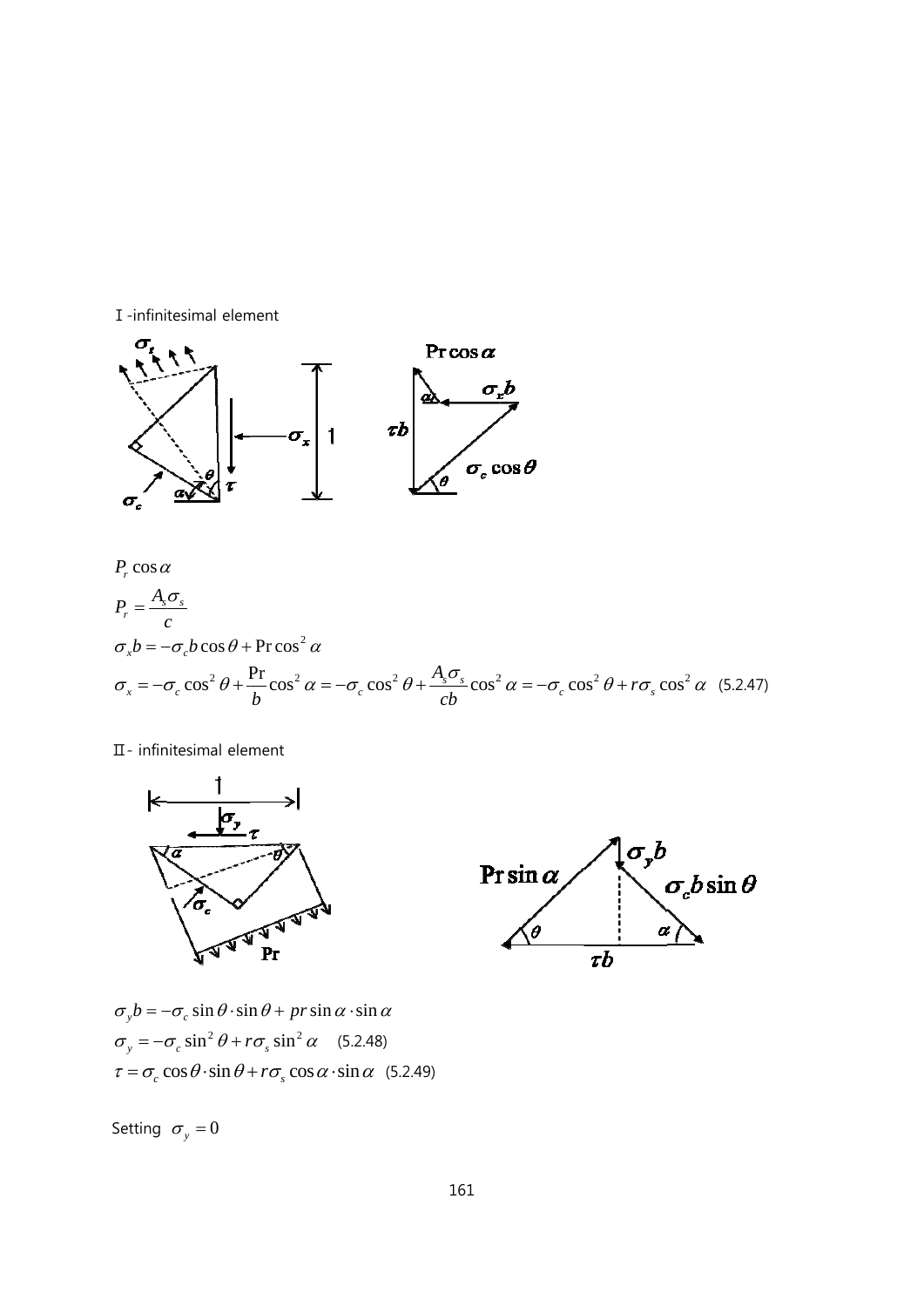$$
r\sigma_s = \frac{\sigma_c \sin^2 \theta}{\sin^2 \alpha} (5.2.50)
$$
  
(50)  $\rightarrow$  (49)  

$$
\tau = \sigma_c \left( \cos \theta \cdot \sin \theta + \frac{\sin^2 \theta}{\sin \alpha} \cos \alpha \right)
$$

$$
\sigma_c = \frac{\tau}{\sin^2 \theta (\cot \theta + \cot \alpha)} (5.2.51)
$$

$$
(51) \rightarrow (50)
$$
  

$$
r\sigma_s = \frac{\tau}{\sin^2 \theta} \cdot \frac{1}{\cot \theta + \cot \alpha} \cdot \frac{\sin^2 \theta}{\sin^2 \alpha} = \frac{\tau}{\sin^2 \alpha (\cot \theta + \cot \alpha)} \quad (5.2.52)
$$

$$
(51) & (52) \rightarrow (47)
$$

$$
\sigma_x = -\tau (\cot \theta - \cot \alpha)
$$
  
\n
$$
N = \sigma_x bd
$$
  
\n
$$
T = \frac{M}{h} + \frac{1}{2} V (\cot \theta - \cot \alpha)
$$
  
\n
$$
C = \frac{M}{h} - \frac{1}{2} V (\cot \theta - \cot \alpha)
$$

When  $\sigma_c = f_c$ Maximum shear capacity Eq(5.2.51) becomes  $\frac{\tau}{f_c} = \sin^2 \theta (\cot \theta + \cot \alpha)$  $Eq(5.2.52)$  $rf_y = f_c \sin^2 \theta(\cot \theta + \cot \alpha) \cdot \frac{1}{\sin^2 \alpha(\cot \theta + \cot \alpha)}$ 

## 5.2.3 Maximum shear capacity, Beams without shear reinforcement

• Deep beam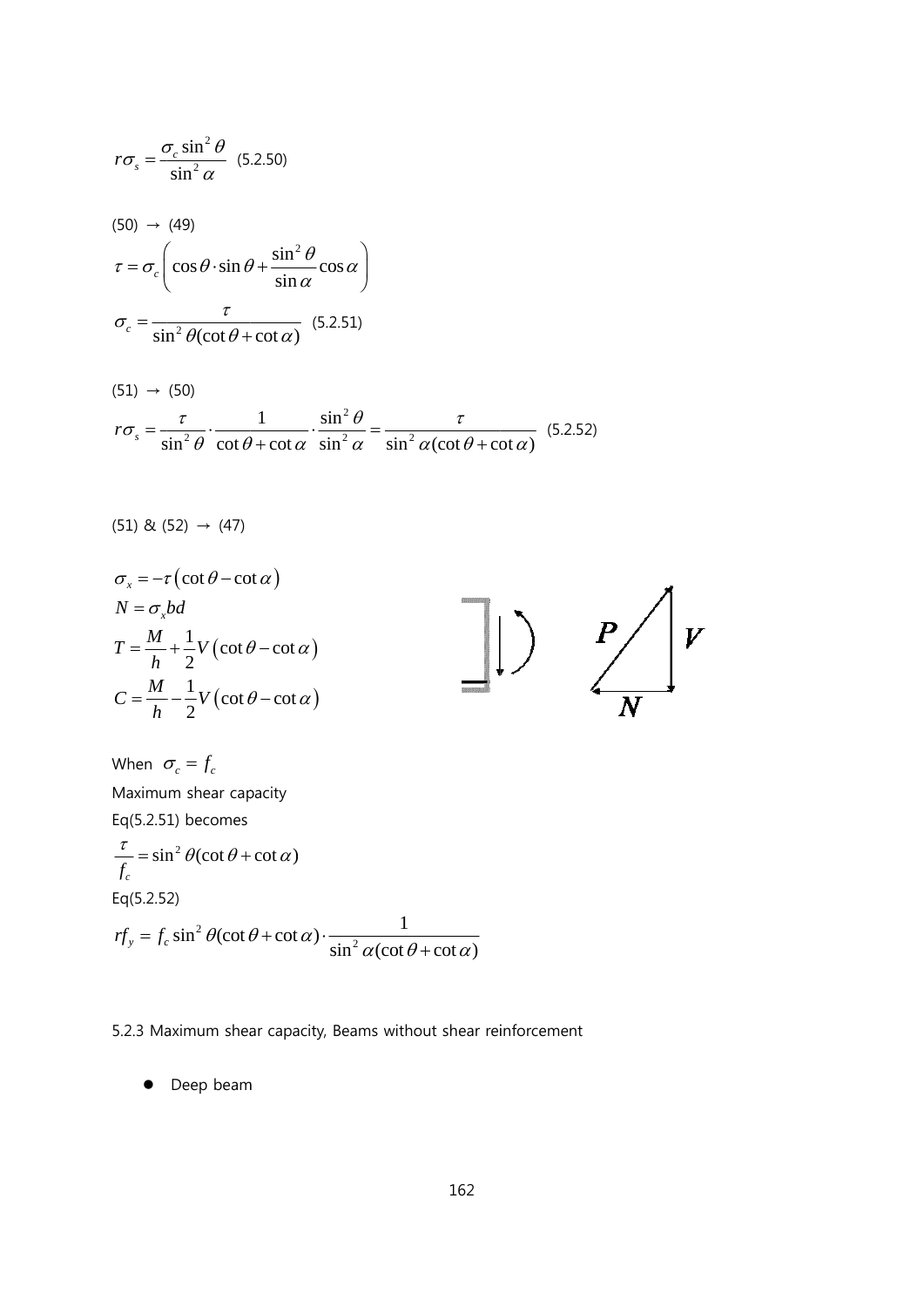Shear

transfer = beam action+arch action

• Lower bound solution

Sigrist p.19  
Marti (2.22) & (2.23)  

$$
\frac{\tau}{f_c} = \frac{1}{2} \left[ \sqrt{1 + \left( \frac{a}{h} \right)^2} - \frac{a}{h} \right]
$$

The maximum load-carrying capacity corresponding to web crushing,  $\sigma_c = f_c$ 

Since 
$$
\frac{\tau}{f_c} = \sin^2 \theta (\cot \theta + \cot \alpha)
$$
 &  
\n $f_y = f_c \sin^2 \theta (\cot \theta + \cot \alpha) \cdot \frac{1}{\sin^2 \alpha (\cot \theta + \cot \alpha)}$   
\nWe have to find  $\theta$  (free parameter)  
\nSince  $\psi = \frac{rf_y}{f_c}$   
\nFrom (5.2.52)  
\n $\frac{rf_y}{f_c} = \psi = \frac{\sin^2 \theta}{\sin^2 \alpha}$   
\n $\therefore \sin \theta = \sqrt{\psi \sin^2 \theta \alpha}$  - (A) or  $\cos \theta = \sqrt{1 - \psi \sin^2 \alpha}$  - (B)  
\nThen  
\n $\frac{\tau}{f_c} = \sin^2 \theta (\cot \theta + \cot \alpha) = \sin \theta \cdot \cos \theta + \sin^2 \theta \cdot \cot \alpha = \sqrt{\psi \sin^2 \alpha} \sqrt{1 - \psi \sin^2 \alpha} + \psi \sin^2 \alpha \cot \alpha$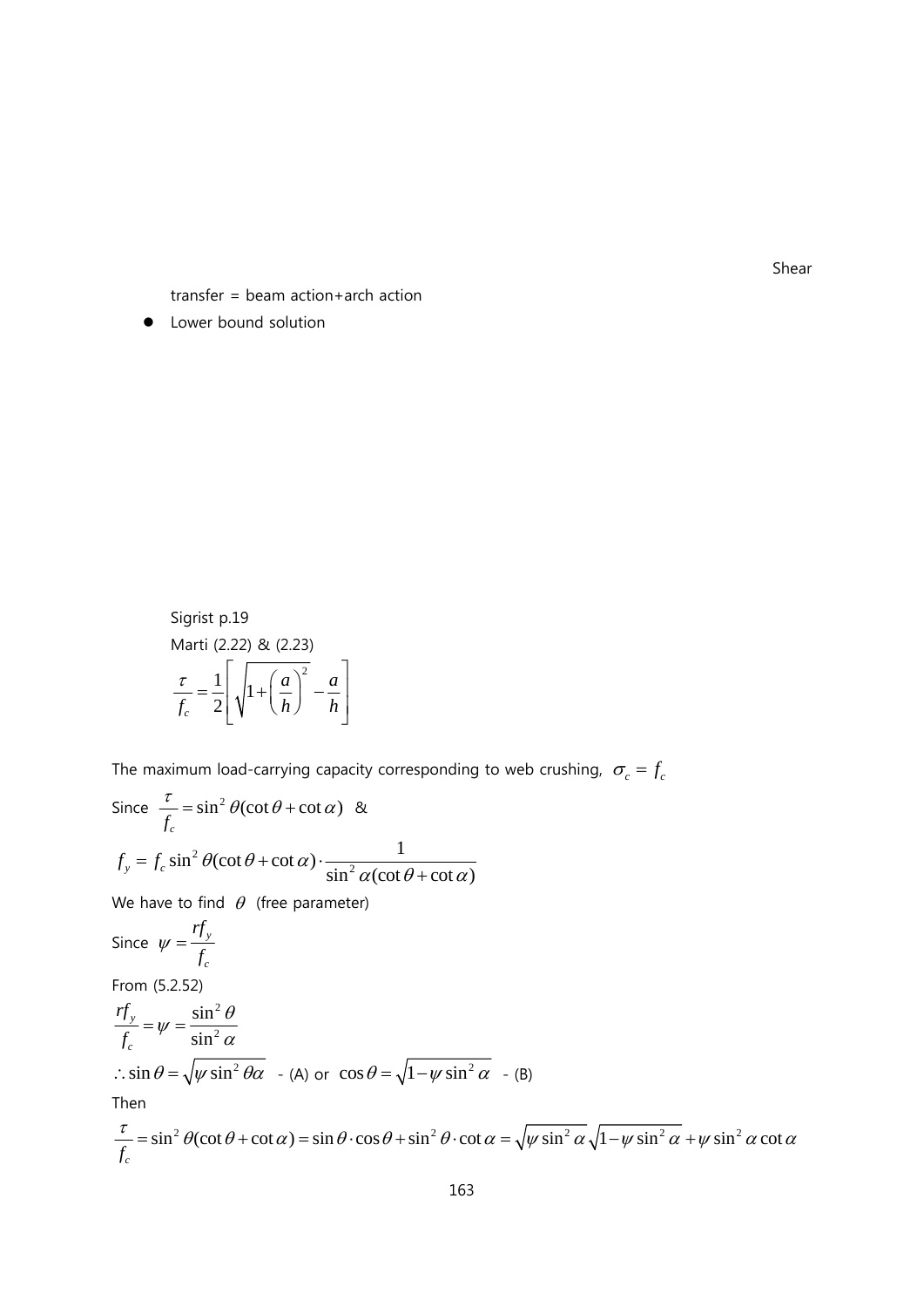$$
= \sqrt{\psi \sin^2 \alpha \left(1 - \psi \sin^2 \alpha\right)} + \psi \cos \alpha \sin \theta \quad (63)
$$

From eqs (A) & (B)

$$
\tan \theta = \frac{\sin \theta}{\cos \theta} = \sqrt{\frac{\psi \sin^2 \alpha}{1 - \psi \sin^2 \alpha}} \quad (64)
$$

To find the max of eq (63)

$$
\frac{\partial}{\partial \theta} \left( \frac{\tau}{f_c} \right) = \frac{\partial}{\partial \theta} \left[ \sin \theta \cdot \cos \theta + \sin^2 \theta \cot \alpha \right] = \cos^2 \theta - \sin^2 \theta + 2 \sin \theta \cos \theta \cot \alpha = 0
$$
  
\n
$$
\therefore -\cot \alpha = \frac{1}{2} \left( \frac{\cos \theta}{\sin \theta} - \frac{\sin \theta}{\cos \theta} \right)
$$
  
\n
$$
\frac{2}{\tan \alpha} = \frac{\sin^2 \theta - \cos^2 \theta}{\sin \theta \cos \theta} \quad (C)
$$

(A) & (B) 
$$
\rightarrow
$$
 (C)  
\n
$$
\frac{2\psi \sin^2 \alpha - 1}{\sqrt{\psi \sin^2 \alpha (1 - \psi \sin^2 \alpha)}} = \frac{2}{\tan \alpha} \quad (C^*)
$$

Let  $\lambda = \psi \sin^2 \alpha$ 

Eq (C\*) becomes  
\n
$$
\lambda^2 - \lambda + \frac{\tan^2 \alpha}{4(1 + \tan^2 \alpha)} = 0
$$
\n
$$
\lambda = \frac{1}{2} \left[ 1 \pm \sqrt{\frac{1}{1 + \tan^2 \alpha}} \right]
$$
\nSince  $\frac{1}{1 + \tan^2 \alpha} = \cos^2 \alpha$   
\n
$$
\lambda = \frac{1}{2} [1 \pm \cos \alpha]
$$
\nTherefore, if  
\n
$$
\psi \sin^2 \alpha \le \frac{1}{2} (1 + \cos \alpha) \quad (5.2.55)
$$
\nEq (5.2.55) is valid  
\nWhen  $\lambda = \frac{1}{2} (1 + \cos \alpha)$  (D)  
\n
$$
\frac{\tau}{f_c} = \sqrt{\frac{1}{2} (1 + \cos \alpha) \left(1 - \frac{1}{2} - \frac{\cos \alpha}{2}\right)} + \frac{1}{2} (1 + \cos \alpha) \cot \alpha = \frac{1}{2} \sqrt{1 - \cos^2 \alpha} + \frac{1}{2} (1 + \cos \alpha) \cot \alpha
$$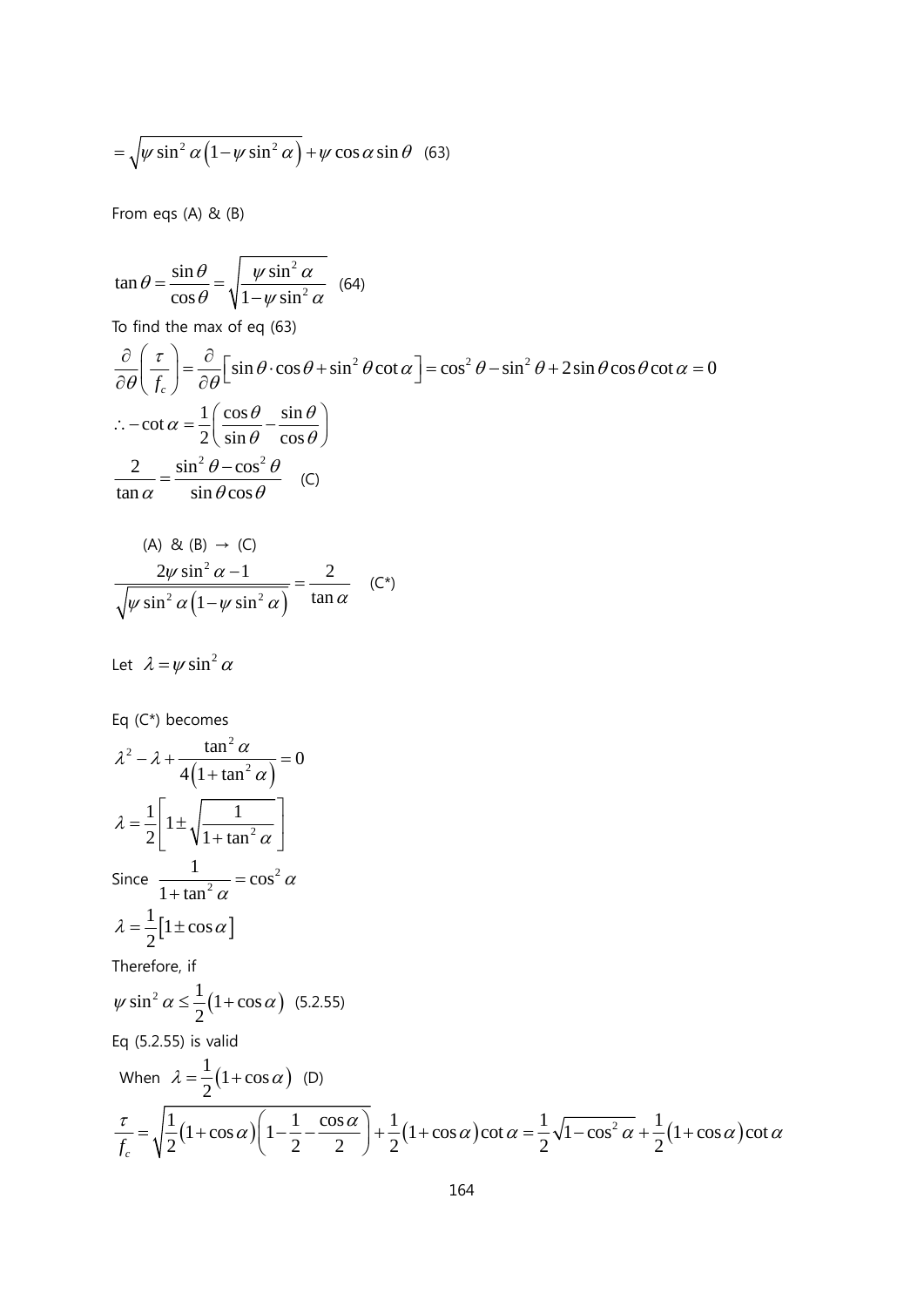$$
= \frac{1}{2}\sqrt{1+\cos\alpha}\left[\sqrt{1-\cos\alpha} + \sqrt{1+\cos\alpha}\frac{\cos\alpha}{\sin\alpha}\right] = \frac{1}{2}\sqrt{\frac{1+\cos\alpha}{1-\cos\alpha}}\left[1-\cos\alpha+\sin\alpha\frac{\cos\alpha}{\sin\alpha}\right]
$$

$$
= \frac{1}{2}\sqrt{\frac{1+\cos\alpha}{1-\cos\alpha}} = \frac{1}{2}\sqrt{\frac{1+\cos^2\frac{\alpha}{2}}{1-\cos^2\frac{\alpha}{2}}} = \frac{1}{2}\cot\frac{\alpha}{2} \quad (5.2.58)
$$

$$
\cos 2\alpha = 2\cos^2\alpha - 1
$$

$$
\cos 2\alpha = 1 - 2\sin^2\alpha
$$

Sub 
$$
\psi^2 \sin^2 \alpha = \frac{1}{2} (1 + \cos \alpha)
$$
 into (5.2.59) yields  
\n
$$
\tan \theta = \sqrt{\frac{\frac{1}{2} (1 + \cos \alpha)}{1 - \frac{1}{2} (1 + \cos \alpha)}} = \sqrt{\frac{1 + \cos \alpha}{1 - \cos \alpha}} = \sqrt{\frac{2 \cos^2 \frac{\alpha}{2}}{2 \sin^2 \frac{\alpha}{2}}} = \cot \frac{\alpha}{2}
$$
 (5.2.59)



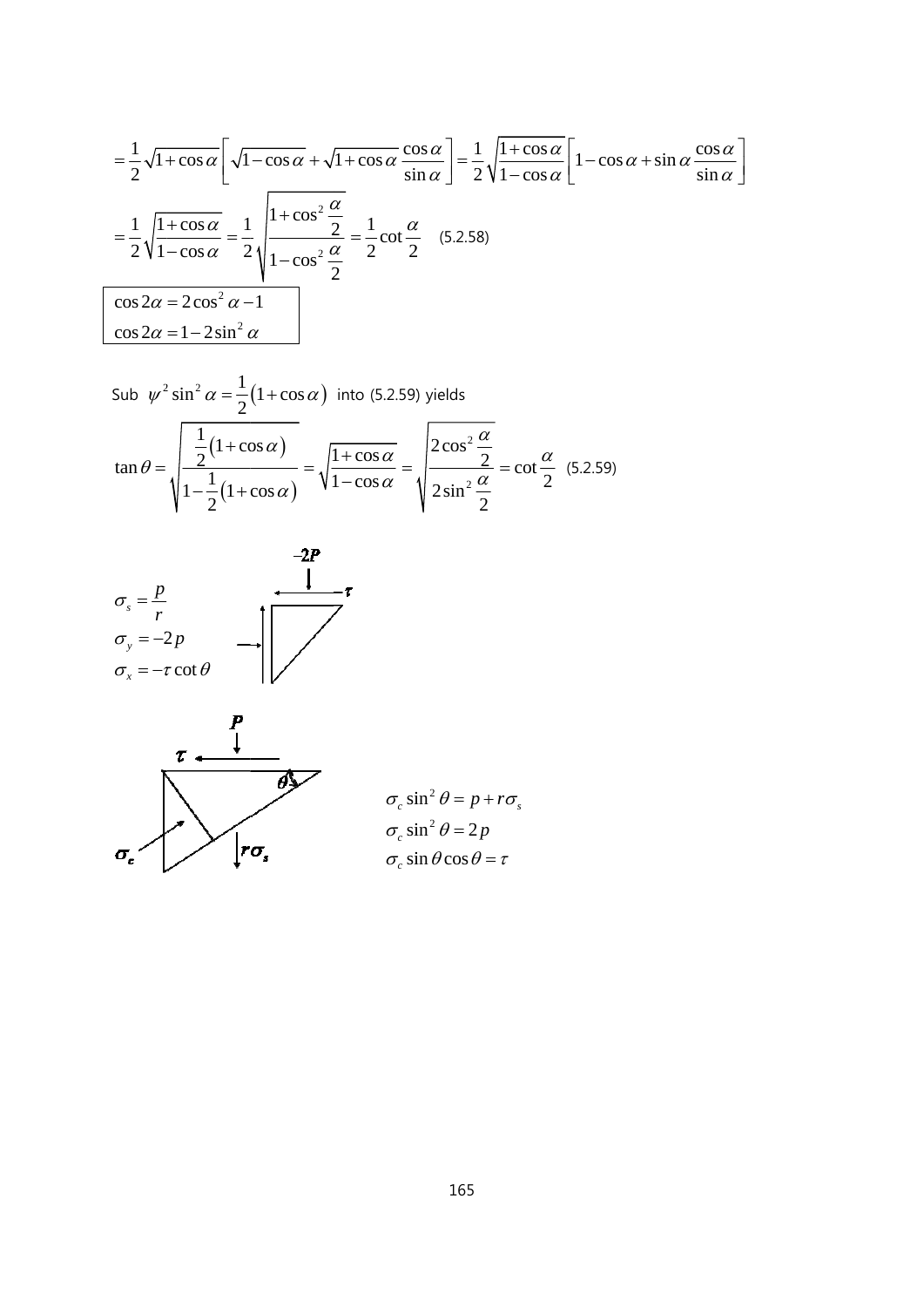$$
\cot \theta = \frac{\frac{a}{4}}{h} = \frac{a}{4h}
$$

$$
4p \cdot \frac{a}{4h} = \frac{pa}{h}
$$

• Upper bound solution

New flexural failure  $\bullet$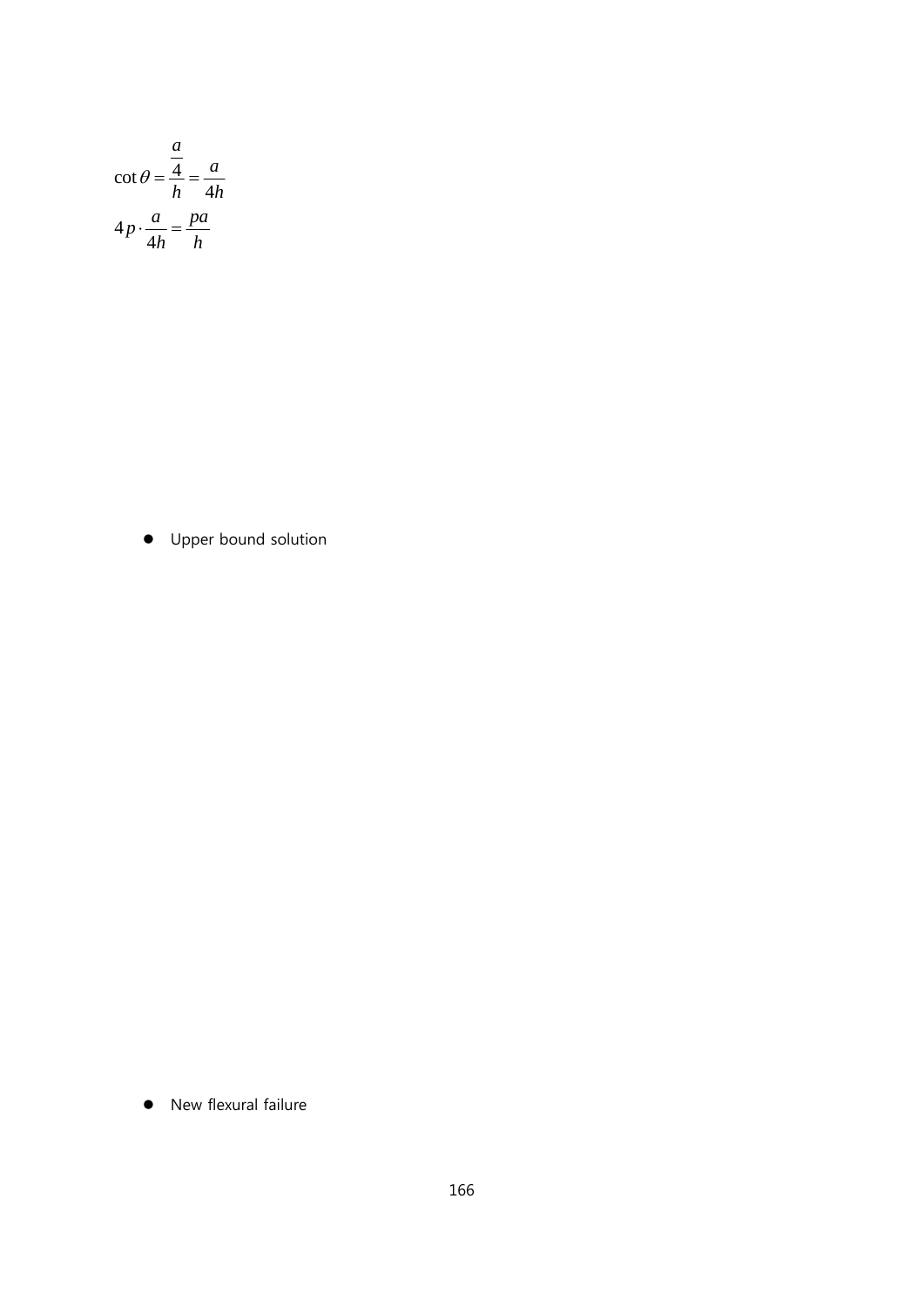5.2.4 Influence on shear capacity of longitudinal reinforcement

$$
\begin{cases}\nT = \frac{M}{d} + \frac{V}{2} \cot \theta \\
C = -\frac{M}{d} + \frac{V}{2} \cot \theta \\
V = \frac{A_y f_y}{s} \cdot d \cot \theta\n\end{cases}
$$



Yielding of longitud dinal bars & stirrups

$$
T_y = \frac{pa}{h} + \frac{p}{2} \cot \theta
$$
 (a)  

$$
\tau = \frac{V}{bh} = \frac{p}{bh} = \frac{A_y f_y}{bsh} \cdot h \cot \theta = rf_y \cot \theta
$$
 (b)

Let 
$$
\phi = \frac{A_{sl}}{bh} \frac{f_{rl}}{f_c}
$$
 &  $\psi = \frac{rf_y}{f_c}$ 

Eq(a) is rewritten as

$$
A_{sl}f_{rl} = \frac{\tau bha}{h} + \frac{\tau bh}{2} \cdot \frac{\tau}{rf_y}
$$
  
\n
$$
\phi = \frac{\tau}{f_c} \left(\frac{a}{h}\right) + \frac{\tau}{2f_c} \cdot \frac{\tau}{f_c} \cdot \frac{f_c}{rf_y} = \frac{\tau}{f_c} \left(\frac{a}{h}\right) + \frac{1}{2} \left(\frac{\tau}{f_c}\right) \frac{1}{\psi}
$$
  
\n
$$
\frac{\tau}{f_c} = \psi \cdot \frac{a}{h} \cdot \left[\sqrt{1 + \frac{2\phi}{\psi \left(\frac{a}{h}\right)^2} - 1}\right] = \psi \left[\sqrt{\frac{2\phi}{\psi} + \left(\frac{a}{h}\right)^2} - \left(\frac{a}{h}\right)\right] = -\psi \cdot \frac{a}{h} + \sqrt{\psi \frac{a}{h}}^2 + 2\psi\phi
$$